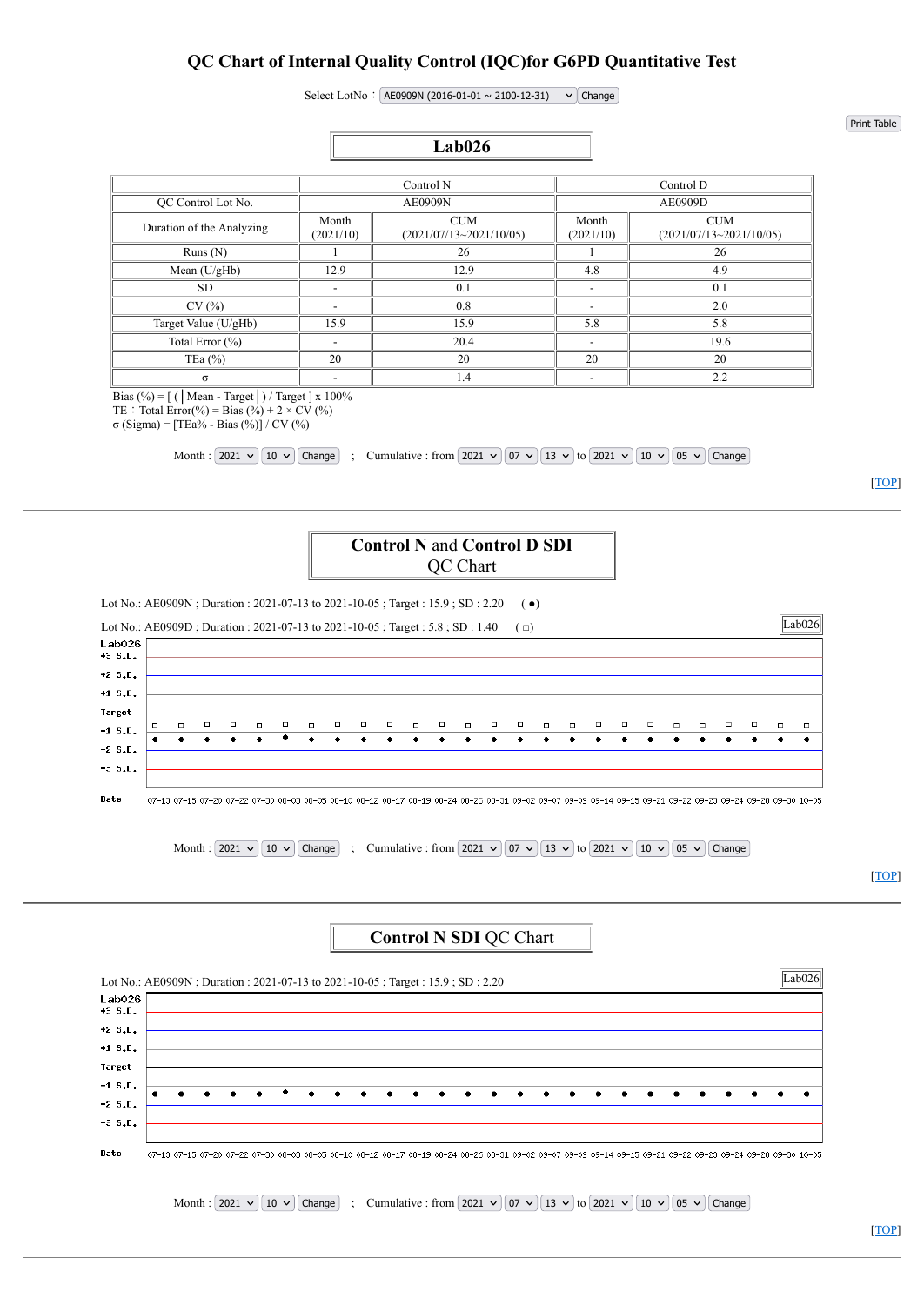# **Control D SDI** QC Chart

| $+3 S.D.$           |        |        |        |        |        |        |        |        |        |        |        |        |        |        |        |        |   |   |        |        |        |        |   |        |
|---------------------|--------|--------|--------|--------|--------|--------|--------|--------|--------|--------|--------|--------|--------|--------|--------|--------|---|---|--------|--------|--------|--------|---|--------|
| $+2 S.D.$           |        |        |        |        |        |        |        |        |        |        |        |        |        |        |        |        |   |   |        |        |        |        |   |        |
| $+1$ S.D.           |        |        |        |        |        |        |        |        |        |        |        |        |        |        |        |        |   |   |        |        |        |        |   |        |
|                     |        |        |        |        |        |        |        |        |        |        |        |        |        |        |        |        |   |   |        |        |        |        |   |        |
| $\Box$<br>$-1$ S.D. | $\Box$ | $\Box$ | $\Box$ | $\Box$ | $\Box$ | $\Box$ | $\Box$ | $\Box$ | $\Box$ | $\Box$ | $\Box$ | $\Box$ | $\Box$ | $\Box$ | $\Box$ | $\Box$ | □ | □ | $\Box$ | $\Box$ | $\Box$ | $\Box$ | □ | $\Box$ |
| $-2S.D.$            |        |        |        |        |        |        |        |        |        |        |        |        |        |        |        |        |   |   |        |        |        |        |   |        |
| $-3S.D.$            |        |        |        |        |        |        |        |        |        |        |        |        |        |        |        |        |   |   |        |        |        |        |   |        |
|                     |        |        |        |        |        |        |        |        |        |        |        |        |        |        |        |        |   |   |        |        |        |        |   |        |

Month :  $2021 \text{ V}$   $10 \text{ V}$  Change ; Cumulative : from  $2021 \text{ V}$   $07 \text{ V}$   $13 \text{ V}$  to  $2021 \text{ V}$   $10 \text{ V}$   $05 \text{ V}$  Change

[\[TOP\]](http://iqc.g6pd.tw/MIS/IntraQC_lab_stat.test.php?UnitID=Lab026&Year=2021&Month=10&YearFrom=2021&MonthFrom=07&DayFrom=13&YearTo=2021&MonthTo=10&DayTo=05&LotNo=AE0909N&ChangeDate=Change&lang=en&PrintFriendly=yes#top)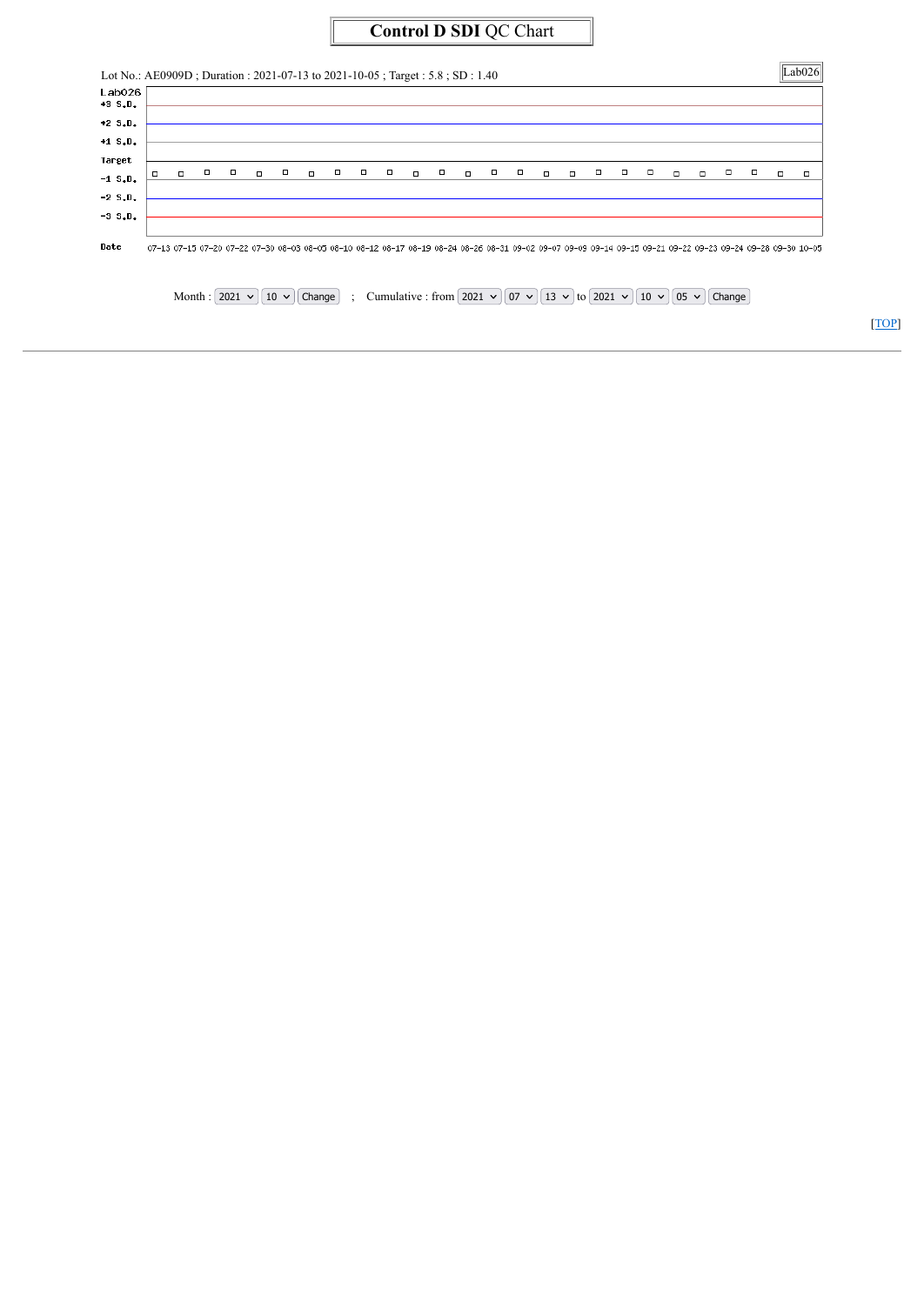### <span id="page-2-0"></span>**Peer Group Statistics (Table 1)**

Select LotNo: AE0909N (2016-01-01 ~ 2100-12-31) v Change

Select Reagent Kit: 5 - Medicon  $\vee$  Change

Print Table 1

#### Monthly

Month :  $2021 \times 10 \times$  Change

|                     |                       |                  | Control N (Lot No.: AE0909N) |               |    |                 |                   |              | Control D (Lot No.: AE0909D) |                   |                 |               |      |                                   |             |              |          |
|---------------------|-----------------------|------------------|------------------------------|---------------|----|-----------------|-------------------|--------------|------------------------------|-------------------|-----------------|---------------|------|-----------------------------------|-------------|--------------|----------|
| UnitID $\mathbb{L}$ | Reagent Kit<br>'Code) | Target<br>U/gHb) | Mean<br>(U/gHb)              | n for<br>Mean | SD | $\cap$ V<br>(%) | TE<br>$\  (0, 0)$ | TEa<br>(0/0) | $\ \alpha\ $                 | Target<br>(U/gHb` | Mean<br>(U/gHb) | n for<br>Mean | .SD. | $\sim$ $\sim$ $\sim$<br>$(9/6)$ . | TE<br>(9/0) | TEa<br>(0/0) | $\sigma$ |
| $\text{lab}026$     |                       | 15.9             | 12.9                         |               |    |                 |                   | 20           | -                            | 5.8               | 4.8             |               |      |                                   |             | 20           |          |
| Total               |                       |                  | 12.9                         |               |    |                 |                   |              | -                            |                   | 4.8             |               |      |                                   |             |              |          |

Bias (%) = [ (│Mean - Target│) / Target ] x 100%

TE : Total Error(%) = Bias (%) + 2 × CV (%)

σ (Sigma) = [TEa% - Bias (%)] / CV (%)

[[TOP](#page-2-0)]

## Cumulative

Cumulative : from  $\boxed{2016 \vee \boxed{02 \vee \boxed{01 \vee}}$  to  $\boxed{2021 \vee \boxed{10 \vee \boxed{31 \vee}}$  Change

|                     |                       |                   | Control N (Lot No.: AE0909N) |               |           |                  |           |               |                    | Control D (Lot No.: AE0909D) |                 |               |                   |                  |                     |            |          |  |  |  |
|---------------------|-----------------------|-------------------|------------------------------|---------------|-----------|------------------|-----------|---------------|--------------------|------------------------------|-----------------|---------------|-------------------|------------------|---------------------|------------|----------|--|--|--|
| UnitID $\mathbb{L}$ | Reagent Kit<br>(Code) | Target<br>(U/gHb) | Mean<br>(U/gHb)              | n for<br>Mean | <b>SD</b> | <b>CV</b><br>(%) | TE<br>(%) | TEa<br>$(\%)$ | $\sigma$           | Target<br>(U/gHb)            | Mean<br>(U/gHb) | n for<br>Mean | SD                | <b>CV</b><br>(%) | TE<br>$\frac{0}{0}$ | TEa<br>(%) | $\sigma$ |  |  |  |
| Lab018              | 5                     | 14.2              | 15.0                         | 149           | 1.2       | 8.0              | 21.6      | 20            | 1.8                | 5.5                          | 5.5             | 149           | 0.3               | 5.5              | 10.9                | 20         | 3.6      |  |  |  |
| Lab019              | 5                     | 15.3              | 15.2                         | 111           | 0.3       | 2.0              | 4.6       | 20            | >6                 | 5.3                          | 5.3             | 111           | 0.2               | 3.8              | 7.5                 | 20         | 5.3      |  |  |  |
| Lab <sub>020</sub>  | 5                     | 14.4              | 15.2                         | 28            | 0.5       | 3.3              | 12.1      | 20            | 4.4                | 5.8                          | 5.3             | 28            | 0.3               | 5.7              | 19.9                | 20         | 2.0      |  |  |  |
| Lab <sub>026</sub>  | 5                     | 15.9              | 13.4                         | 518           | 1.1       | 8.2              | 32.1      | 20            | 0.5                | 5.8                          | 5.0             | 518           | 0.3               | 6.0              | 25.8                | 20         | 1.0      |  |  |  |
| Lab027              | 5                     | 15.5              | 15.5                         | 107           | 1.3       | 8.4              | 16.8      | 20            | 2.4                | 5.4                          | 5.6             | 107           | 0.5               | 8.9              | 21.6                | 20         | 1.8      |  |  |  |
| Lab028              | 5                     | 14.8              | 14.5                         | 134           | 0.7       | 4.8              | 1.7       | 20            | 3.7                | 4.8                          | 5.6             | 134           | 0.3               | 5.4              | 27.4                | 20         | 0.6      |  |  |  |
| Lab <sub>032</sub>  | 5                     | 15.3              | 15.9                         | 38            | 0.9       | 5.7              | 15.2      | 20            | 2.8                | 5.2                          | 5.7             | 38            | 0.3               | 5.3              | 20.1                | 20         | 2.0      |  |  |  |
| Lab033              | 5                     | 14.4              | 14.9                         | 49            | 0.6       | 4.0              | 11.5      | 20            | $\left[4, \right]$ | 5.8                          | 5.2             | 49            | 0.2               | 3.8              | 18.0                | 20         | 2.5      |  |  |  |
| Lab034              | 5                     | 15.5              | 14.7                         | 96            | 0.9       | 6.1              | 17.4      | 20            | 2.4                | 4.8                          | 5.0             | 96            | 0.4               | 8.0              | 20.2                | 20         | 2.0      |  |  |  |
| Lab037              | 5                     | 14.9              | 15.2                         | 30            | 0.8       | 5.3              | 12.5      | 20            | 3.4                | 5.4                          | 5.5             | 30            | 0.3               | 5.5              | 12.8                | 20         | 3.3      |  |  |  |
| Lab040              | 5                     | 14.4              | 13.2                         | 40            | 0.7       | 5.3              | 18.9      | 20            | 2.2                | 5.8                          | 4.7             | 40            | $\vert 0.3 \vert$ | 6.4              | 31.7                | 20         | 0.2      |  |  |  |
| Lab043              | 5                     | 11.5              | 13.0                         | 88            | 0.9       | 6.9              | 26.9      | 20            | $\cdot$            | 4.5                          | 4.8             | 88            | 0.4               | 8.3              | 23.3                | 20         | 1.6      |  |  |  |
| Total               |                       |                   | 14.2                         | 1388          | 1.3       | 9.2              |           |               |                    |                              | 5.2             | 1388          | 0.4               | 7.7              |                     |            |          |  |  |  |

Bias (%) = [ (│Mean - Target│) / Target ] x 100%

TE : Total Error(%) = Bias (%) + 2 × CV (%)

σ (Sigma) = [TEa% - Bias (%)] / CV (%)

[[TOP](#page-2-0)]

| <b>Reagent Kit</b> | $\ $ Reagent Code $\ $ |
|--------------------|------------------------|
| Medicon            |                        |